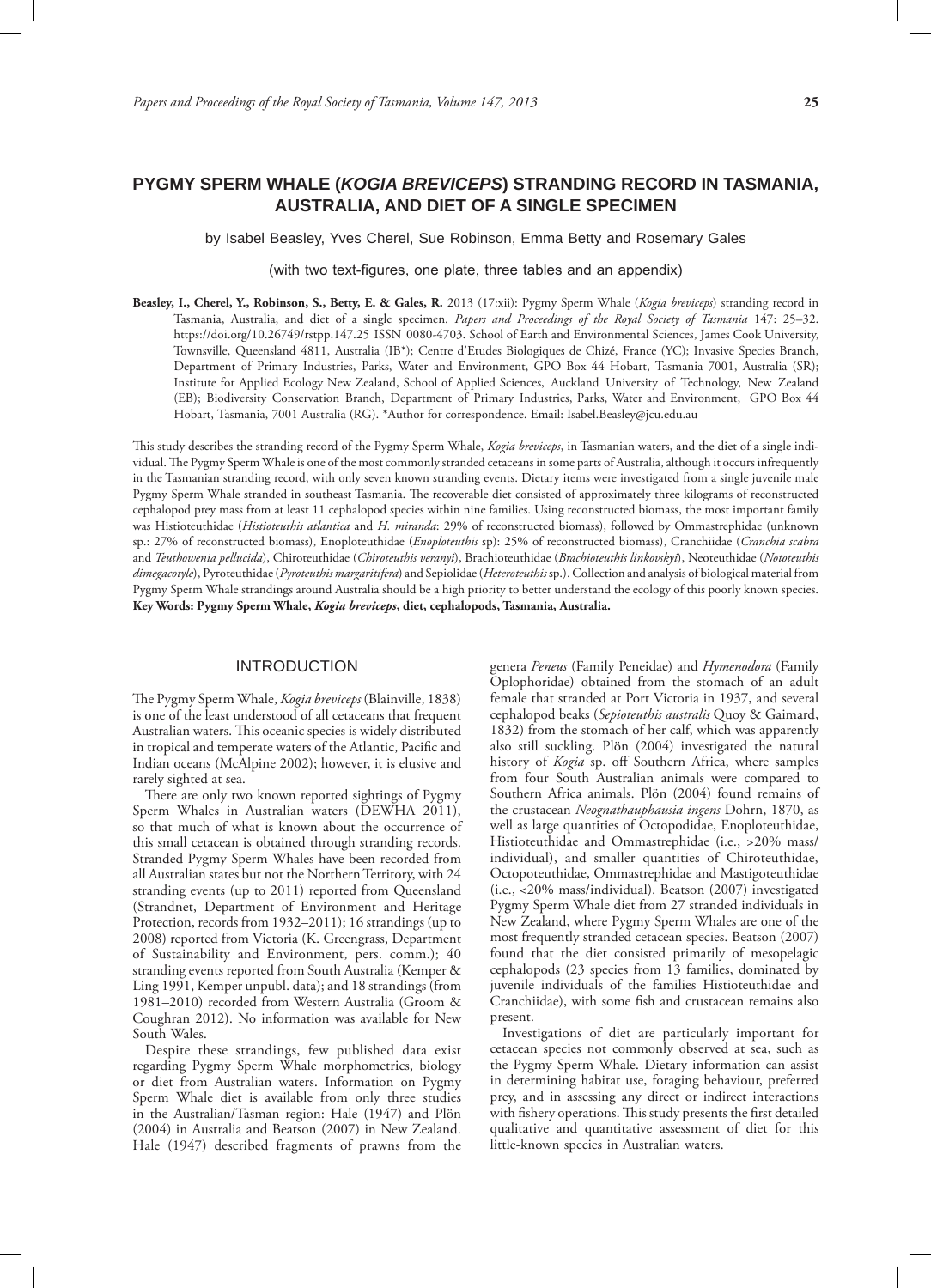## MATERIALS AND METHODS

Pygmy Sperm Whale occurrence records around Tasmania from 1989–2009 were compiled using data obtained from the Department of Primary Industries, Parks, Water and Environment (DPIPWE) Tasmania, and Tasmanian Museum and Art Gallery (TMAG) records.

On 17 February 2003, two Pygmy Sperm Whales (one juvenile male with total length of 200 cm; and one juvenile female with total length of 215 cm) were found dead on Carlton Beach, southeast Tasmania (pl. 1). We classified these individuals as "juveniles" (i.e., not sexually or physically mature) based on Plön (2004: pp. 9–19), who found that for South African Pygmy Sperm Whales, males reach sexual maturity between 241–242 cm and females at 262 cm. Morphometric data, tissue and organ samples and stomachs were collected from the deceased whales, following the protocols of Geraci & Lounsbury (2005). Samples were stored at –20° C until analysed.

The stomach contents were subsequently thawed, rinsed through a 1.0 mm sieve and sorted. Cephalopod remains and parasites, when present, were preserved in 70% ethanol. Cephalopod beaks were separated from other cephalopod hard-part remains and sorted into upper and lower beaks. The lower beaks were identified to the lowest possible taxonomic level with the aid of cephalopod reference collections held at the Centre d'Etudes Biologiques de Chizé, France (identified by Drs Yves Cherel [YC] and Jose Xavier [JX]); Auckland University of Technology's reference collection of beaks extracted from entire, identified squid and octopus from New Zealand waters (identified by Dr Steve O'Shea [SO] and Emma Betty [EB]); and a cephalopod beak reference collection developed by Evans & Hindell (2004), currently housed at the University of Tasmania, Hobart. All identified beaks from this study are housed at the Tasmanian Museum and Art Gallery.

To estimate the original size of the cephalopod prey, lower rostral lengths (LRLs) for squid, and lower hood lengths (LHLs) for sepiolids, were measured with digital callipers to the nearest 0.1 mm, and regression equations were used as constructed by Clarke (1980, 1986), Rodhouse *et al*. (1990), Piatkowski *et al.* (2001), and Lu & Ickeringill (2002) (appendix 1). The total number of individuals of each cephalopod species present in a stomach was estimated based on the number of lower beaks, as in many cases the upper beaks were unidentifiable. The relative importance of prey items was quantified by (1) proportion of numerical abundance (% Num), the percentage of the total number of prey items represented by a particular prey category; and (2) proportion of reconstructed prey biomass (%BM), the percentage of reconstructed biomass of prey represented by a particular prey category. The final reconstructed prey weight, which sums the calculated biomass of all ingested individuals, is an underestimation; broken, upper only, or unidentified beaks did not contribute to the total estimate of prey weight.

## RESULTS

Pygmy Sperm Whale stranding events are rare in Tasmania, where this species comprises only 1.4% of total events and 0.3% of individuals stranded (DPIPWE unpubl. data). Between 1989 and 2009, a total of six Pygmy Sperm Whales (five events) have stranded along the Tasmanian coastline,



*PLATE 1 A, B. Pygmy Sperm Whales that stranded on Carlton Beach, southeast Tasmania on 17 February 2003.*

with an additional two historical museum records (table 1; fig. 1). All individuals were dead on discovery, except the individual found alive on Ocean Beach, which was apparently successfully returned to sea. Strandings have been primarily single adults, with two juveniles (male and female) recovered from Carlton Beach in 2003 (pl. 1). There are no records of calves stranding along the Tasmanian coast. No confirmed at-sea sightings of Pygmy Sperm Whales have been reported from Tasmanian waters.

Of the five Pygmy Sperm Whale carcasses recovered, detailed necropsies were performed on only the two individuals recovered from Carlton Beach, where cause of death was unknown. Large numbers of nematodes (species unknown) were present in the stomachs of both animals, and there were numerous squid sucker marks (5–10 mm) around the heads of both individuals. The stomach of the male contained prey items, whereas the stomach of the female contained only nematodes.

Neither fresh food remains nor bony fish or other contents were recovered from the male individual. The only available dietary information thus results from the analysis of accumulated beaks of cephalopods found throughout the stomach (i.e., forestomach, main stomach, connecting chamber and pyloric stomach). A total of 106 beaks (54 lower and 52 upper beaks) were recovered. The average LRL, mantle length (ML) and biomass (BM) for all squid species, and details of all regression equations describing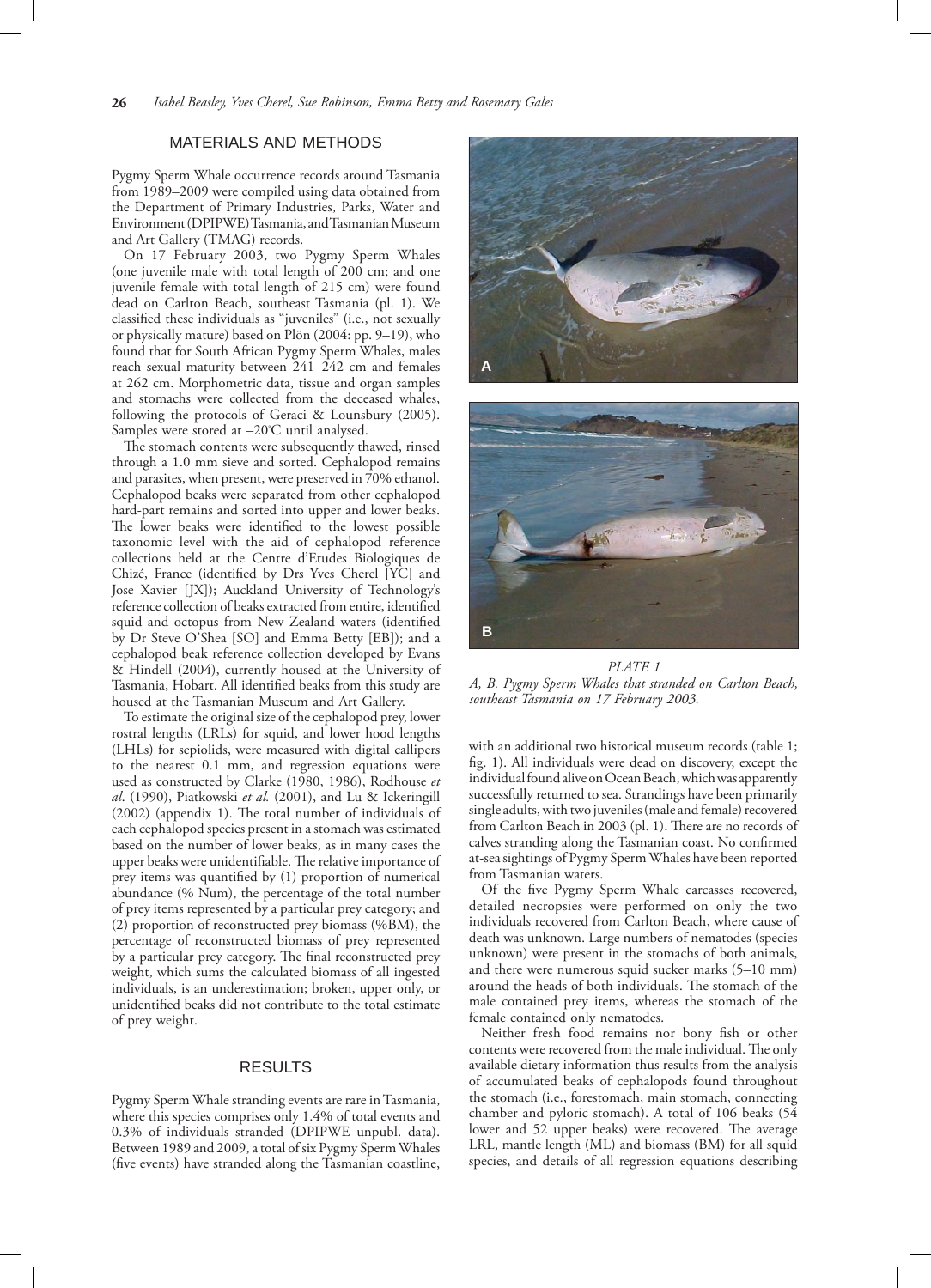

*FIG. 1 — Location map of Tasmania showing stranding locations of Pygmy Sperm Whales; including Carlton Beach from where the analysed stomach sample originated.*

the relationships of LRL versus ML and BM, calculated and compared in this study are summarised in appendix 1. These comparisons are important to determine the relative importance of prey items and determine size range (i.e., age class and subsequently life-stage) of prey consumed in order to better understand the foraging ecology of marine predators. The smallest (by BM) cephalopod recovered was a *Heteroteuthis* sp*.*, estimated at 1.6 g (ML=16 mm). The largest squid recovered was an ommastrephid species with an estimated BM of 544 g (ML=279 mm).

The cephalopod composition of the dietary items consisted of at least 11 species from nine families. Based on the recovered prey, the reconstituted weight of prey remains recovered was equivalent to three kilograms. The most important family according to numerical abundance was Enoploteuthidae (*Enoploteuthis* sp.) 56%, followed by Histioteuthidae (*Histioteuthis atlantica* Hoyle, 1885 and *H. miranda* Berry, 1918) 19%, Cranchiidae (*Cranchia scabra* Leach, 1817 and *Teuthowenia pellucida* Chun, 1910) 9%, and Ommastrephidae sp. 6%. Chiroteuthidae (*Chiroteuthis veranyi* Férussac, 1835) 4% numerical abundance, was also a prey item of this whale. Low numbers of Brachioteuthidae (*Brachioteuthis linkovskyi* Lipinski, 2001), Nototeuthidae (*Nototeuthis dimegacotyle*: Nesis & Nikitina, 1986), Pyroteuthidae (*Pyroteuthis margaritifera* Ruppell, 1844), and Sepiolidae (*Heteroteuthis* sp*.*) were also recovered (table 2; fig. 2a).

Histioteuthidae comprised the most biomass consumed (30%), followed by Ommastrephidae (27%) and Enoploteuthidae (25%). These three cephalopod families comprised 82% of all cephalopod biomass consumed (fig. 2b).

*Teuthowenia pellucida* consisted entirely of juveniles, with mantle lengths ranging from 92–130 mm. *Histoteuthis atlantica*, *Enoploteuthis* sp. and *Ommastrephidae* sp*.* were all well represented by a mixture of juveniles and adults, with mantle lengths ranging from 19–135 mm, 14–109 mm and 138–279 mm, respectively. *Chiroteuthis veranyi* was the only prey that consisted primarily of adults, ranging in mantle lengths from 154–199 mm. One adult *Heteroteuthis* sp., with a mantle length of 16 mm was also consumed.

#### **DISCUSSION**

All cephalopod species recovered are commonly found in Tasmanian waters (Evans & Hindell 2004). An absence of neritic cephalopod species (such as Octopoda [octopuses], Sepiidae [cuttlefish] and *Sepioteuthis* sp.), compared to a high proportion of midwater oceanic cephalopod species (Enoploteuthidae, Histioteuthidae and Ommastrephidae), indicate that this Pygmy Sperm Whale had recently eaten, at least in part, in deeper offshore mesopelagic waters.

Histioteuthidae was the most important family consumed according to percent biomass, with several juvenile *Histioteuthis atlantica* (n=9) and one *H. miranda* of unknown age class identified. Histioteuthids have been

| Date                           | Location                                      | Decimal<br>latitude and<br>longitude | <b>Sex</b> |          | Total<br>length<br>(cm) | Status on<br>discovery |
|--------------------------------|-----------------------------------------------|--------------------------------------|------------|----------|-------------------------|------------------------|
| 1870 (TMAG:A316 <sup>1</sup> ) | Tasmania (no further<br>locality information) |                                      | unknown    | unknown  | unknown                 | Dead                   |
| 1935 (TMAG:A232)               | Not Recorded                                  |                                      | unknown    | unknown  | unknown                 | Dead                   |
| $10-Sep-89$                    | Cox Bight                                     | $-43.50, 146.21$                     | male       | adult    | 363                     | Dead                   |
| 26-Apr-90                      | Naracoopa, King Island                        | $-39.91, 144.13$                     | unknown    | adult    | 345                     | Dead                   |
| $16$ -Jan-03                   | Ocean Beach, west<br>coast                    | $-42.14, 145.26$                     | female     | adult    | 340                     | Alive and<br>released  |
| 17-Feb-03<br>(TMAG:A1757)      | Carlton Beach.<br>southeast coast             | $-42.87, 147.62$                     | female     | juvenile | 215                     | Dead                   |
| 17-Feb-03<br>(TMAG:A1758)      | Carlton Beach,<br>southeast coast             | $-42.87, 147.62$                     | male       | juvenile | 200                     | Dead                   |
| 7-Jun-04                       | Phoques Bay, King<br>Island                   | $-39.69, 143.88$                     | unknown    | adult    | 280                     | Dead                   |

**TABLE 1 Summary of all Pygmy Sperm Whale stranding and museum records from Tasmania** 

1 TMAG number.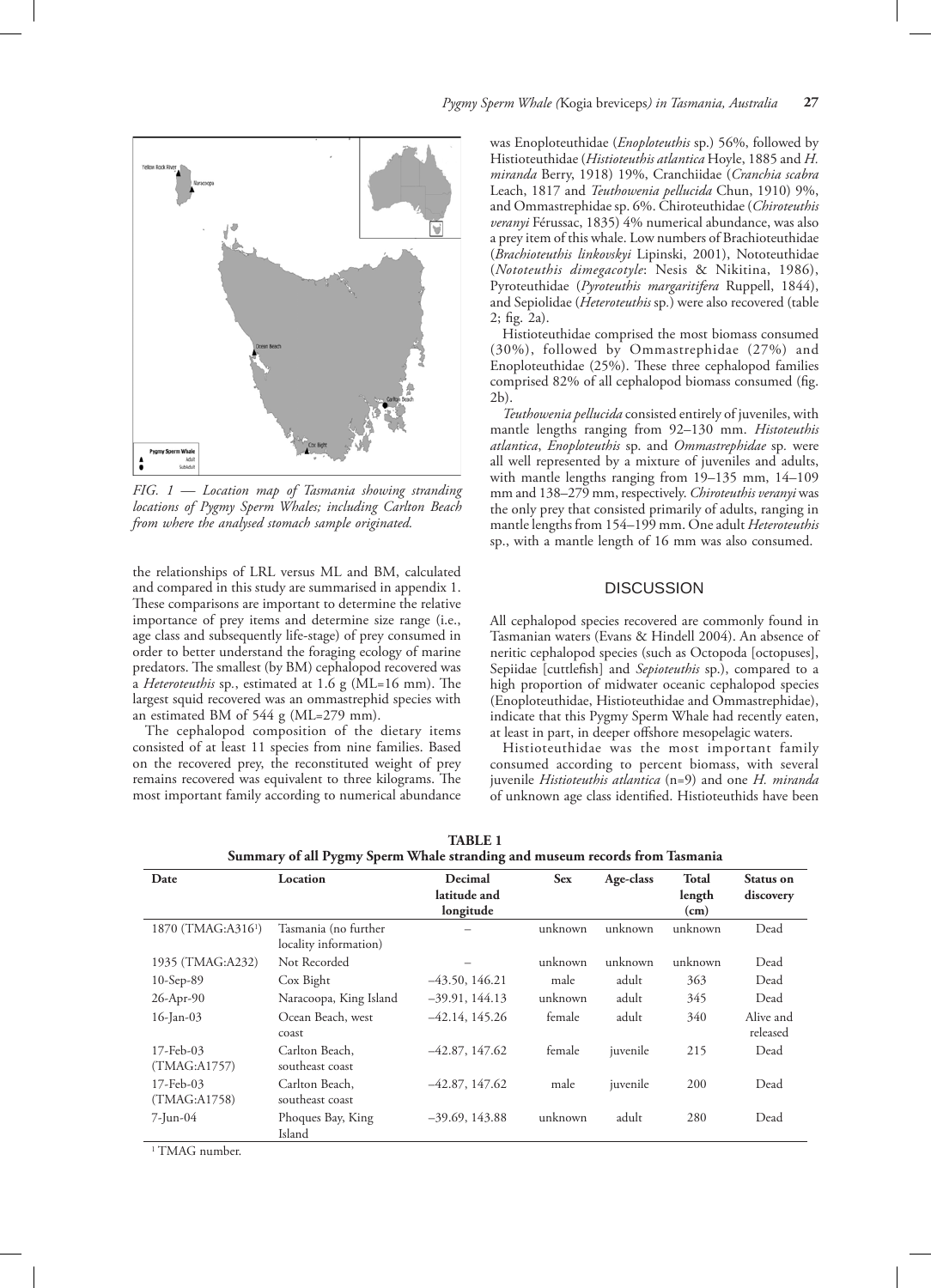

*FIG. 2 — (A) % numerical abundance (%Num) and (B) % reconstructed prey mass (%BM) of cephalopod genera found in the diet of a juvenile Pygmy Sperm Whale stranded at Carlton Beach, southeast Tasmania on 17 February 2003.* 

| Family           | <b>Species</b>               | n <sup>1</sup> | <b>LRL/LHL</b><br>(mm)          | Mantle length<br>(mm)                  | BM(g)                                   | Total BM (g) |
|------------------|------------------------------|----------------|---------------------------------|----------------------------------------|-----------------------------------------|--------------|
| Brachioteuthidae | Brachioteuthis linkovskyi    | $\mathbf{1}$   | 3.4                             | 85.1                                   | 9.8                                     | 9.8          |
| Chiroteuthidae   | Chiroteuthis veranyi         | $\overline{2}$ | $6.7 \pm 1.29$<br>$(5.8 - 7.7)$ | $176.3 \pm 31.48$<br>$(154.0 - 198.5)$ | $141.4 \pm 70.23$<br>$(91.8 - 191.1)$   | 282.8        |
| Cranchiidae      | Teuthowenia pellucida        | $\overline{4}$ | $3.0 \pm 0.68$<br>$(2.3 - 3.6)$ | $112.6 \pm 20.5$<br>$(91.6 - 130.2)$   | $18.0 \pm 7.60$<br>$(10.4 - 24.5)$      | 72.0         |
| Cranchiidae      | Cranchia scabra              | $\mathbf{1}$   | 1.4                             | 84.1                                   | 8.6                                     | 8.6          |
| Enoploteuthidae  | Enoploteuthidae sp.          | 30             | $3.5 \pm 0.76$<br>$(1.0-4.3)$   | $85.7 \pm 21.5$<br>$(13.6 - 109.2)$    | $26.5 \pm 9.33$<br>$(0.87 - 42.2)$      | 740.6        |
| Histioteuthidae  | Histioteuthis atlantica      | $\mathfrak{g}$ | $2.3 \pm 1.62$<br>$(1.1 - 5.7)$ | $48.1 \pm 41.6$<br>$(18.8 - 135.1)$    | $63.2 \pm 106.53$<br>$(6.1 - 311.4)$    | 568.5        |
| Histioteuthidae  | Histioteuthis miranda        | $\mathbf{1}$   | 5                               | 122.4                                  | 303.35                                  | 303.4        |
| Neoteuthidae     | Nototeuthis dimegacotyle     | 1              | 3.7                             | 197.1                                  | 54.1                                    | 158.3        |
| Ommastrephidae   | Ommastrephidae (unknown sp.) | 3              | $5.3 \pm 1.70$<br>$(3.6 - 7.0)$ | $208.9 \pm 70.31$<br>$(138.4 - 279.0)$ | $396.4 \pm 208.03$<br>$(249.3 - 543.5)$ | 792.8        |
| Pyroteuthidae    | Pyroteuthis margaritifera    | 1              | 1                               | 32.3                                   | 2.7                                     | 2.7          |
| Sepiolidae       | Heteroteuthis sp.            | 1              | 1.16                            | 15.6                                   | 1.6                                     | 1.6          |
| <b>Total</b>     |                              | 54             |                                 |                                        |                                         | 2941         |

**TABLE 2 Mean lower rostral length or lower hood length (LRL/LHL), mantle length, and both mean and total wet weight biomass (BM), for all squid species examined**

<sup>1</sup> All values for which n >1 are expressed as mean ±SD (range).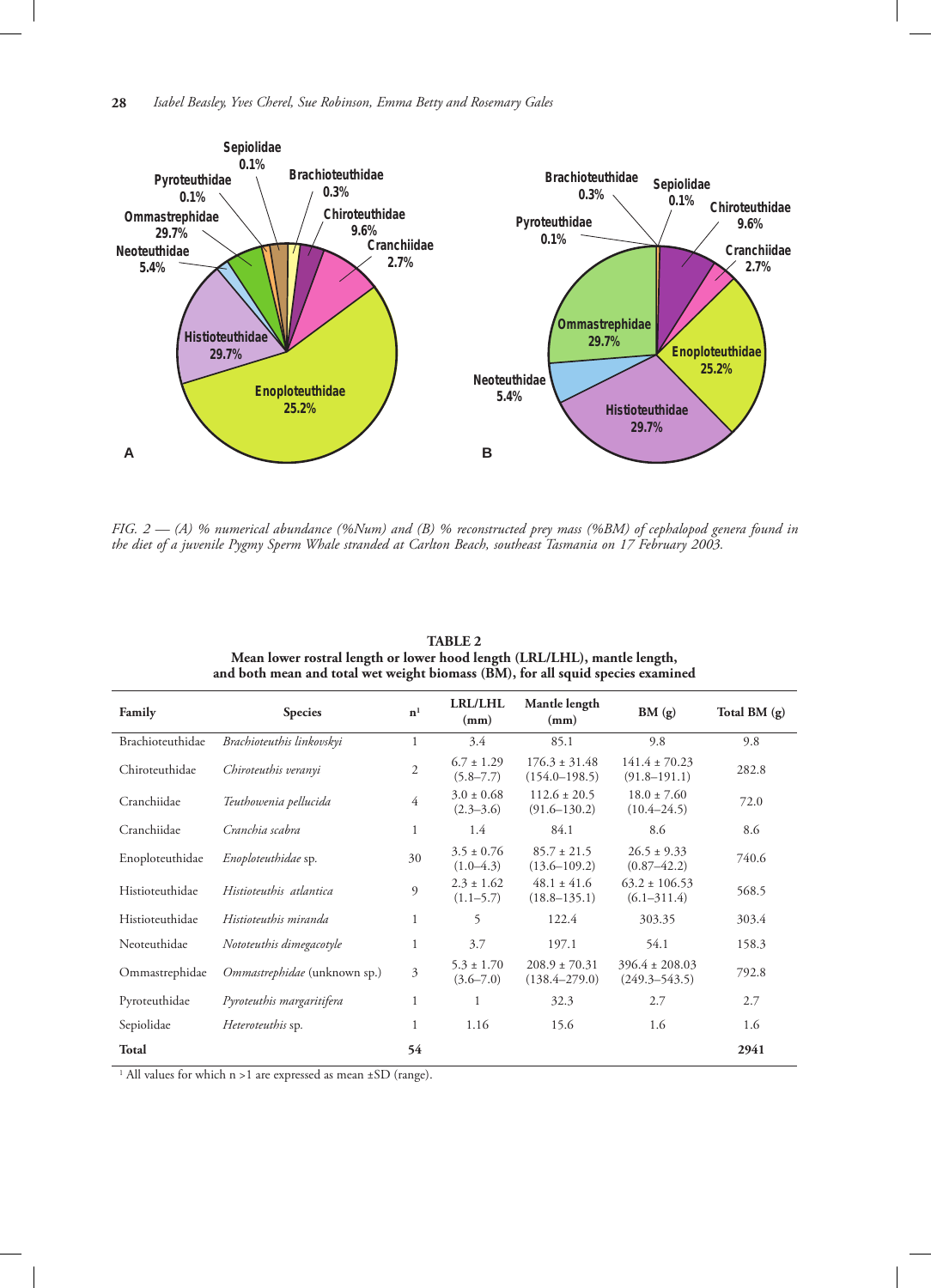listed as a dominant cephalopod prey in all other Pygmy Sperm Whale diet studies, except those from Taiwan (Wang *et al*. 2002), and comprised 73% of the mass consumed by Pygmy Sperm Whales recovered from New Zealand (Beatson 2007). *Histioteuthis atlantica* has a circumglobal distribution in southern waters and is regularly found in ocean basins, and over shelves and plateaux (Voss *et al*. 1998). Only *H. miranda* was found in Pygmy Sperm Whale samples from New Zealand, along with *H. macrohista* Voss, 1969, *Histioteuthis* sp. 2, (Beatson 2007), and a single beak later confirmed to be *H.* Type A5 by Horstkotte (2008).

Ommastrephidae was the next most important family consumed according to percent biomass. The unidentified ommastrephids were likely to be *Nototodarus gouldi*, although *Ommastrephes bartramii* Lesueur, 1821 and *Todarodes* sp. are other possible candidates. *Nototodarus gouldi* McCoy, 1888 is found throughout the year in Australian continental shelf and slope waters (up to 500 m) and also appears seasonally in shallow coastal waters, where they are targeted by commercial fisheries (Nottage *et al*. 2007). *Nototodarus gouldi* was also found in New Zealand Pygmy Sperm Whale diet samples (7.21% mass consumed, Beatson 2007).

Enoploteuthidae was the third most important family consumed according to percent biomass. The enoploteuthids in Australian waters are represented by an abundance of small mesopelagic species (Brandt 1983). It remains uncertain which species were recovered in this study; however, they are likely to be *Abraliopsis gilchristi* Robson, 1924 and *Enoploteuthis galaxias* Berry, 1918, which are associated with the temperate continental shelf waters of northern New Zealand and South Australia (Tsuchiya 2009). *Abraliopsis gilchristi* Robson, 1924 and *E. galaxias* Berry, 1918 are considered mesopelagic boundary species (the pelagic zone extending from 200 m down to around 800 m) (Young 1995).

Most cranchiid species occupy progressively deeper waters as they grow (ontogenetic descent), remaining in near-surface waters until reaching sizes of 50–100 mm ML (Young & Mangold 2008). *Teuthowenia pellucida* occurs only in the southern hemisphere and reaches a maximum size of approximately 200 mm ML (Young & Mangold 2008). Its systematics, biogeography and various aspects of its biology have been discussed in detail by Voss (1985). Numerous *T. pellucida* were also recovered from New Zealand Pygmy Sperm Whale samples (8% mass consumed, Beatson 2007).

One *Nototeuthis dimegacotyle* Nesis & Nikitina, 1986 was recovered. This recently described species was captured between the Southern Subtropical and the Antarctic Polar frontal zones in waters from 30–60 m and 0–500 m deep respectively (Nesis & Nikitina 1992). *Nototeuthis dimegacotyle* was not recorded from the New Zealand Pygmy Sperm Whale study (Beatson 2007), but has been previously recorded in the diet of Patagonian toothfish (*Dissostichus eleginoides*) at Crozet (5% by number) and Kerguelen (rare), Southern Ocean (Cherel *et al*. 2004).

Chiroteuthidae (juveniles occur near the sea surface, while adults live much deeper: Roper & Young 1975); Brachioteuthidae (deep-diving with the upper limits of daytime distribution probably at 600–700 m depending on the locality (Roper & Young 1975)); and Sepiolidae (shallow-living cephalopod family that occurs in the upper few hundred metres during both day and night (Roper &

| TABLE 5                                                                                |
|----------------------------------------------------------------------------------------|
| Cephalopod species composition in the diet of the juvenile male Pygmy Sperm Whale      |
| stranded at Carlton Beach, southeast Tasmania on 17 February 2003, ranked according to |
| the % numerical abundance                                                              |
|                                                                                        |

**TABLE 3** 

| Family and species                           | <b>Total</b><br>number | %Num <sup>1</sup> | BM <sup>2</sup> | $\%BM^3$ |
|----------------------------------------------|------------------------|-------------------|-----------------|----------|
| Enoploteuthidae ( <i>Enoploteuthis</i> sp.)  | 30                     | 55.6              | 740.6           | 25.2     |
| Histioteuthide                               | 10                     | 18.5              | 871.8           | 29.7     |
| Histioteuthis atlantica                      | 9                      | 16.7              | 568.5           | 19.3     |
| Histioteuthis miranda                        | 1                      | 1.9               | 303.4           | 10.3     |
| Cranchiidae                                  | 5                      | 9.3               | 80.6            | 2.7      |
| Cranchia scabra                              | 1                      | 1.9               | 8.6             | 0.3      |
| Teuthowenia pellucida                        | 4                      | 7.4               | 72.0            | 2.5      |
| Ommastrephidae (unknown sp.).                | 3                      | 5.6               | 792.8           | 27.0     |
| Chiroteuthidae (Chiroteuthis veranyi)        | $\mathbf{2}$           | 3.7               | 282.8           | 9.6      |
| Neoteuthidae (Nototeuthis dimegacotyle)      | 1                      | 1.9               | 158.3           | 5.4      |
| Brachioteuthidae (Brachioteuthis linkovskyi) | 1                      | 1.9               | 9.8             | 0.3      |
| Pyroteuthidae (Pyroteuthis margaritifera)    | 1                      | 1.9               | 2.7             | 0.1      |
| Sepiolidae (Heteroteuthis sp.)               | $\mathbf{1}$           | 1.9               | 1.6             | 0.1      |
| <b>Total lower beaks</b>                     | 54                     |                   | 2941            |          |
| Total upper beaks                            | 52                     |                   |                 |          |

<sup>1</sup> %Num = proportion of numerical abundance

2 BM (grams) = reconstructed prey biomass

3 %BM = proportion of reconstructed prey biomass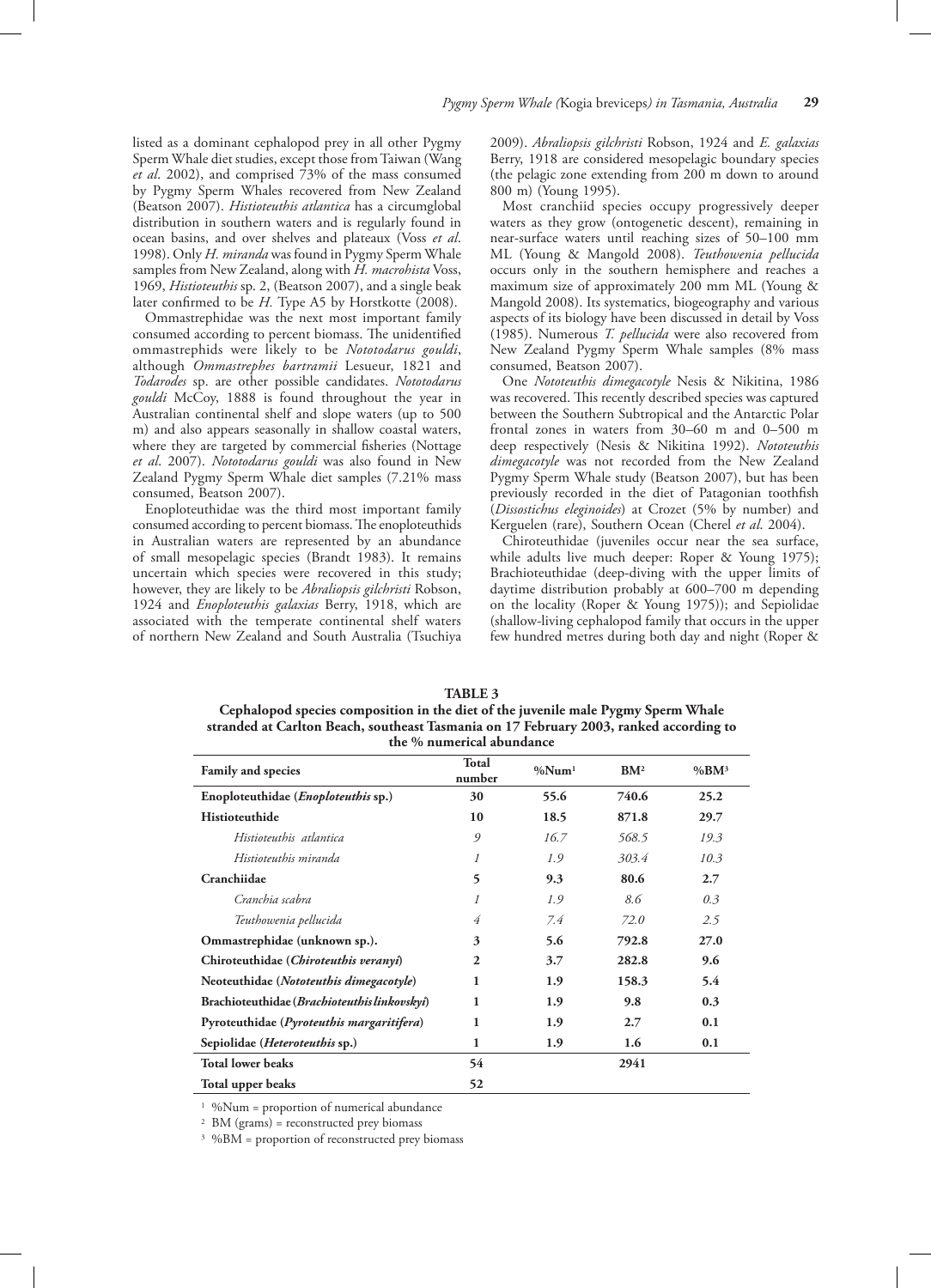Young 1975)), were the least important families identified in the Tasmanian Pygmy Sperm Whales' diet. Although chiroteuthids were significant components of the diet in the New Zealand study, *Brachioteuthis* and *Heteroteuthis* were also recorded in low numbers (Beatson 2007).

Our finding that the stomach of the Pygmy Sperm Whale from Carlton Beach contained primarily mesopelagic cephalopod species is broadly consistent with the New Zealand study (Beatson 2007), and other studies on Pygmy Sperm Whale diet from throughout their range, such as waters surrounding the Azores (Martins *et al*. 1985), Brazil (Secchi *et al*. 1994, Santos & Haimovici 2001, 2002), the Canary Islands (Hernandez-Garcia & Martin 1996, Fernandez *et al*. 2009), the Caribbean (Cardona-Maldonado & Mignucci-Giannoni 1999), South Africa (Ross 1979, Klages *et al*. 1989, Sekiguchi *et al*. 1992, Plön *et al*. 1999), the Atlantic coasts of the United States and Canada (Raun *et al*. 1970, Candela 1987, McAlpine *et al*. 1997, Santos *et al*. 2006), the Pacific coasts of the United States and Mexico (Scheffer and Slipp 1948, Eliason & Houck 1986, Vidal *et al*. 1987), the Hawaiian Archipelago (West *et al*. 2009), and Taiwan (Wang *et al.* 2002).

Acknowledging the limitations of diet studies (Bigg & Fawcett 1985, Jobling & Breiby 1986, Pierce & Boyle 1991, Gannon *et al*. 1997) and the problems and biases that act to favour the underestimation of the relative importance of fish and the overestimation of cephalopods (Gannon *et al*. 1997), it remains evident that cephalopods appear to be the major component of Pygmy Sperm Whale diet in southern Australian waters. More stomach samples, including some stomachs with undigested components are required for further studies. Although this study represents only a single individual, it provides an insight into a component of the foraging ecology of this little-known species, and a basis for comparison to both past and future studies in Australia and worldwide. Further Pygmy Sperm Whale diet studies from around Australia are required to determine additional target prey in Australian waters, and allow more comprehensive comparisons with worldwide studies.

Despite the seemingly high frequency of Pygmy Sperm Whale strandings in some Australian states, there remains very little published or unpublished information on diet, life history or comparative studies based on collected tissue samples (if collected at all). Inferring from the stranding record, Pygmy Sperm Whales are rarely encountered in the Tasmanian region, possibly in contrast to other areas of Australia (e.g., New South Wales) and New Zealand (where it is one of the most commonly stranded cetacean species) (Beatson 2007). Regional differences in species distribution should be considered in management initiatives.

Pelagic cephalopods are a major component of Pygmy Sperm Whale diet, and these are also affected by targeted fisheries (e.g., *N. gouldi*) and trawling activities around Australia (which are known to destroy the gelatinous egg masses of many pelagic cephalopod prey species (O'Shea *et al*. 2004, Beatson 2007). The importance of cephalopods in the diets of keystone predators (e.g., cetaceans, pinnipeds and seabirds) in the Tasmanian region, and Australiawide, should be carefully considered in the sustainable management of the commercial cephalopod fishery.

## ACKNOWLEDGEMENTS

Many thanks to DPIPWE Marine Mammal Conservation program staff for their assistance with data and sample collection from stranded individuals. Thanks also to the Tasmanian Museum and Art Gallery (Katherine Medlock and Belinda Bauer) for providing information on Tasmanian museum records of Pygmy Sperm Whales, and the Mount Pleasant Laboratories for undertaking the necropsies of the two stranded individuals.

Particular thanks to Dr Jose Xavier and Dr Steve O'Shea for their much-appreciated assistance with cephalopod beak identification. Thanks to Rupert Davies, Mathew Golding and Christine Jackson for their assistance in measuring the cephalopod beaks. Thanks to Kris Carlyon for helping to prepare the location maps.

Many thanks to the State and Territory government agencies for providing information on stranded Pygmy Sperm Whales, in particular Strandnet (Jenny Greenland, Jaylene Flint and Justin Meager) for Queensland records; the Department of Land Resource Management (Ray Chatto and Carol Palmer) for Northern Territory records; the Nature Protection Branch, Department of Parks and Wildlife (Douglas Coughran) for Western Australian records; South Australian Museum (Catherine Kemper) for South Australian records; and Department of Sustainability and Environment (Kirsty Greengrass) for Victorian records.

Particular thanks to two anonymous reviewers and the editor Margaret Davies for their constructive comments on earlier versions of the manuscript.

This project was funded by the Princess Melikoff Trust.

## REFERENCES

- **Beatson, E**. 2007: The diet of pygmy sperm whales, *Kogia breviceps*, stranded in New Zealand: implications for conservation. *Reviews in Fish Biology and Fisheries* **17**: 295–303.
- **Bigg, M.A. & Fawcett, I**. 1985: Two biases in diet determination of northern fur seals (*Callorhinus ursinus*). *In* Beddington, J.R., Beverton, R.J.H. &. Lavigne, D.M. (eds): *Marine Mammals and Fisheries*. George, Allen and Unwin, London: 284–291.
- **Brandt, S.B**. 1983: Pelagic squid associations with a warm-core eddy of the East Australian Current. *Australian Journal of Marine and Freshwater Research* **34**: 573–585.
- **Candela, S.M.** 1987: Cephalopod prey of pygmy and dwarf sperm whales (*Kogia breviceps* and *K. simus*) stranded in Florida and Georgia. Abstract. Seventh biennial conference on the biology of marine mammals, December 5–7, 1987. Miami, Florida, USA, p.9.
- **Cardona-Maldonado, M.A. & Mignucci-Giannoni, A.A**. 1999: Pygmy and dwarf sperm whales in Puerto Rico and the Virgin Islands, with a review of *Kogia* in the Caribbean. *Caribbean Journal of Science* **35**: 29–37.
- **Cherel, Y., Duhamel, G. & Gasco, N**. 2004: Cephalopod fauna of subantarctic islands: new information from predators. *Marine Ecology Progress Series*. **266**: 143–156.
- **Clarke, M.R.** 1980: Cephalopoda in the diet of sperm whales of the Southern Hemisphere and their bearing on sperm whale biology. *Discovery Reports* **37**: 1–324.
- **Clarke, M.R.** 1986: *Handbook for the Identification of Cephalopod Beaks*. Oxford University Press, Oxford: 273 pp.
- **Department of Environment Water Heritage and the Arts (DEWHA).** 2011: Sightings and strandings of the pygmy sperm whale. http://data.aad.gov.au/aadc/whales/ species\_sightings.cfm?taxon\_id=57. Downloaded on 6 January 2011.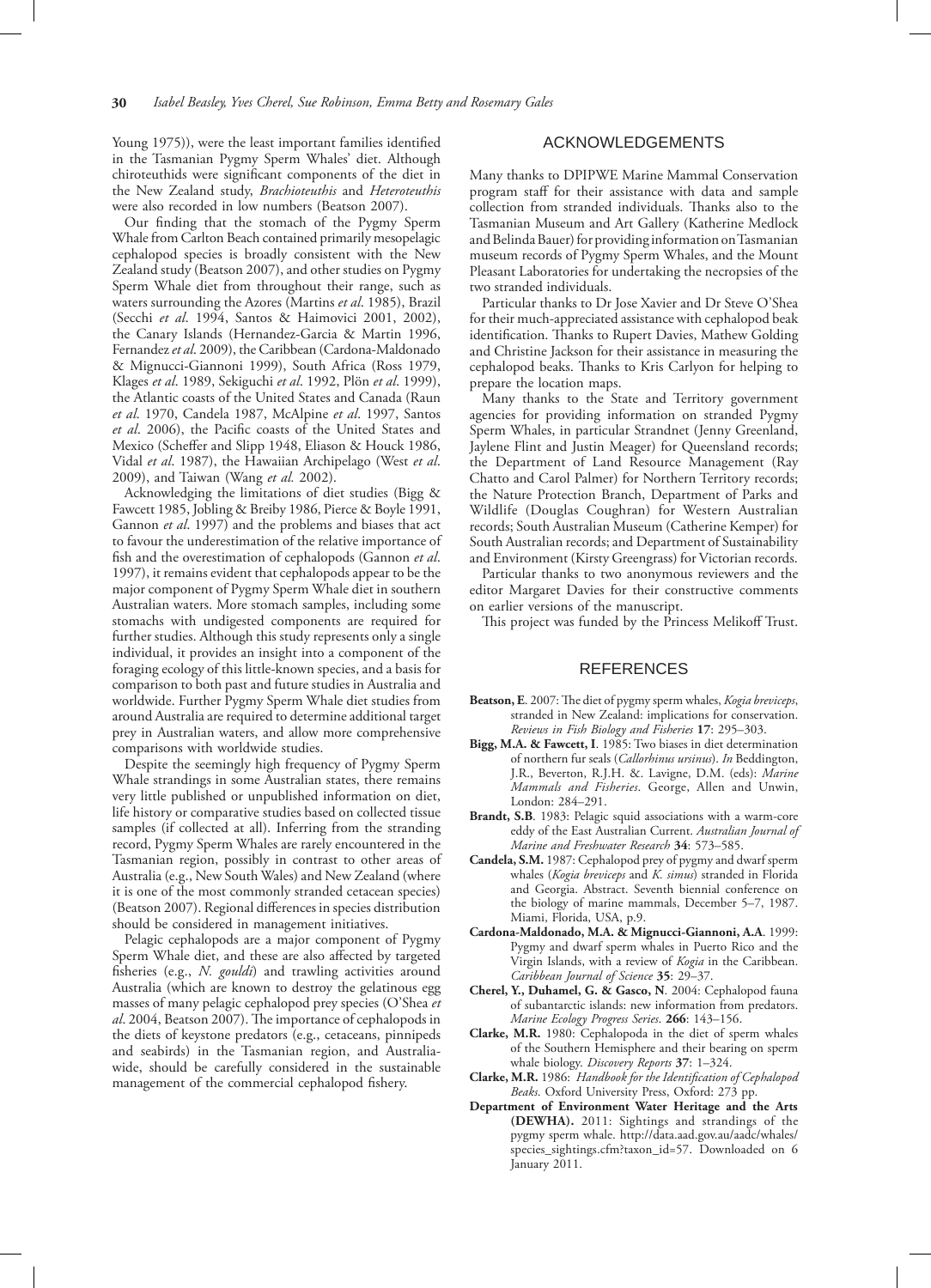- **Eliason, J.J. & Houck, W.J.** 1986: Notes on the biology of a gravid pygmy sperm whale (*Kogia breviceps*) from California. *Cetology* **51**: 1–5.
- **Evans, K. & Hindell, M.A. 2004.** The diet of sperm whales (*Physeter macrocephalus*) in southern Australian waters. *ICES Journal of Marine Science* **61**: 1313–1329.
- **Fernandez, R., Santos, M.B., Carrillo, M., Tejedor, M. & Pierce, G.J**. 2009: Stomach contents of cetaceans stranded in the Canary Islands 1996-2006. *Journal of the Marine Biological Association of the United Kingdom* **89**(5): 873–883.
- **Gannon, D.P., Read, A.J., Craddock, J.E., Fristrup, K.M. & Nicolas, J.R.** 1997: Feeding ecology of long-finned pilot whales *Globicephala melas* in the western North Atlantic. *Marine Ecology Progress Series* **148**: 1–10.
- **Geraci, J.R. & Lounsbury, V.J**. 2005: *Marine Mammals Ashore: A Field Guide for Strandings*, Second Edition. National Aquarium in Baltimore, Baltimore, MD: 371 pp.
- **Groom, C.J. & Coughran, D.K.** 2012: Three decades of cetacean strandings in Western Australia: 1981 to 2010. *Journal of the Royal Society of Western Australia* **95**: 63–76.
- **Hale, H.M**. 1947: The pigmy (sic) sperm whale (*Kogia breviceps*, Blainville) on South Australian Coasts. *Records of the South Australian Museum* **8**: 531–546.
- **Hernandez-Garcia, V. & Martin, V.** 1996: Food habits of the pygmy sperm whale *Kogia breviceps* (de Blainville, 1838) stranded in the Canary Islands. *In* Proceedings of the second symposium Fauna and Flora of the Atlantic Islands, las Palmas de Gran Canaria, Spain, 12–16 February 1996: 202 pp.
- **Hortskotte, J.** 2008: The systematics and ecological role of *Histioteuthis* (Cephalopoda: Histioteuthidae) in New Zealand waters. Unpublished Diploma thesis, Leibniz-Institut für Meereswissenschaften an der Universität Kiel, Germany: 255 pp.
- **Jobling, M. & Breiby, A**. 1986: The use and abuse of fish otoliths in studies of feeding habits of marine piscivores. *Sarsia* **71**: 265–274.
- **Kemper, C.M. & Ling, J.K**. 1991: Whale strandings in south Australia (1881–1989). *Transactions of the Royal Society of South Australia* **115**(1): 37–52.
- **Klages, N., Cockcroft, V.G. & Best, P.B.** 1989: Stomach contents of pygmy *Kogia breviceps* and dwarf *K. simus* sperm whales stranded on South African beaches. Abstract. 8<sup>th</sup> Biennial Conference on the Biology of Marine Mammals, Dec 7-11, 1989, Pacific Grove, CA: 35 pp.
- **Lu, C.C. & Ickeringill, R.** 2002: Cephalopod beak identification and biomass estimation techniques: tools for dietary studies of southern Australian finfishes. *Museum Victoria Science Reports* **6**: 1–65.
- **McAlpine, D.F**. 2002: Pygmy and dwarf sperm whales (*Kogia breviceps* and *Kogia sima*). *In* Perrin, W.F., Wursig, B. & Thewissen, J.G.M. (eds): *Encyclopedia of Marine Mammals.*  Academic Press, San Diego, CA: 1007–1009.
- **McAlpine, D.F., Murison, L.D. & Hoberg, E.P.** 1997: New records for the pygmy sperm whale, *Kogia breviceps* (Physeteridae) from Atlantic Canada with notes on diet and parasites. *Marine Mammal Science* **13**: 701–704.
- **Martins, H.R., Clarke, M.R., Reiner, F. & Santos, R.S**. 1985. A pygmy sperm whale, *Kogia breviceps* (Blainville 1838) (Cetacea: Odontoceti) stranded on Faial Island, Azores, with notes on cephalopod beaks in stomach. *Arquipelago* **6**: 63–70.
- **Nesis, K.N. & Nikitina, I.V**. 1992: New genus and species of squid of the family Neoteuthidae (Cephalopoda, Oegopsida) from the South-eastern part of the Pacific Ocean. *Zoologichesky Zhurnal*, **65**(2): 290–294
- **Nottage, J.D., West, R.J., Montgomery, S.S. & Graham, K**. 2007: Cephalopod diversity in commercial fisheries landings of New South Wales, Australia. *Review of Fish Biology and Fisheries* **17**: 271–281.
- **O'Shea, S., Bolstad, K.S. & Ritchie, P.A**. 2004. First records of egg masses of *Nototodarus gouldi* McCoy 1888

(Cephalopoda: Ommastrephidae), with comments on egg-mass susceptibility to damage by fisheries trawl. *New Zealand Journal of Zoology* **31**: 161–166.

- **Piatkowski, U., Pierce, G.J. & Morais da Cunha, M**. 2001: Impact of cephalopods in the food chain and their interaction with the environment and fisheries: an overview. *Fisheries Research* **52**: 5–10.
- Pierce, G.J. & Boyle, P.R. 1991: A review of methods for diet analysis in piscivorous marine mammals. *Oceanography and Marine Biology* **29**: 409–486.
- **Plön, S.E.E.** 2004: The status and natural history of pygmy (*Kogia breviceps*) and dwarf (*K. sima*) sperm whales off Southern Africa. Unpublished PhD thesis, Rhodes University, South Africa.
- **Plön, S.E.E., Bernard, R.T.F., Klages, N.T. & Cockcroft, V.G**. 1999: Stomach content analysis of pygmy and dwarf sperm whales and its ecological implications: is there niche partitioning? European Research on Cetaceans 13. Proceedings of the 13<sup>th</sup> Annual Conference of the European Cetacean Society, Valencia, Spain, 5–8 April 1999.
- **Raun, G.G., Hoese, H.D. & Moselely, F.** 1970: Pygmy sperm whales, genus *Kogia*, on the Texas coast. *Texas Journal of Science* **21**: 269–274.
- **Rodhouse, P.G., Prince, P.A., Clarke, M.R. & Murray, A.W.A**. 1990: Cephalopod prey of the grey-headed albatross *Diomedea chrysostoma. Marine Biology* **3**: 353–362.
- **Roper, C.F.E. & Young, R.E**. 1975: Vertical distribution of pelagic cephalopods. *Smithsonian Contributions to Zoology* **209**: 1–51.
- **Ross, G.J.B.** 1979: Records of pygmy and dwarf sperm whales. Genus *Kogia*, from southern Africa, with biological notes and some comparisons. *Annals of the Cape Provincial Museums (Natural History)* **11**: 259–327.
- **Santos, M.B., Pierce, G.J., Lopez, A., Reid, R.J., Ridoux, V. & Mente, E.** 2006: Pygmy sperm whales *Kogia breviceps* in the Northeast Atlantic: new information on stomach contents and strandings. *Marine Mammal Science* **22**: 600–616.
- **Scheffer, V.B. & Slipp, J.W.** 1948: The whales and dolphins of Washington State with a key to the cetaceans of the west coast of North America. *American Midland Naturalist* **39**: 257–337.
- **Secchi, E.R., Campolom, M.B. & Moller, L.** 1994: Notes sobre o encalhe de dois cachalotes pigmeus *Kogia breviceps* NA costa sul do Rio Grande do sul-Brasil. *In* Oporto JA (ed): *Anales de la Reunion de trabajo de Especialistas en mamiferos Aquaticos de America del sur 12-15 Nov 1990*, Chile: 244–262.
- **Sekiguchi, K., Klages, N.T.W. & Best, P.B.** 1992: Comparative analysis of the diets of smaller odontocete cetaceans along the coast of southern Africa. *Southern African Journal of Marine Science* **12**: 843–861.
- **Tsuchiya, K**. 2009: *Enoploteuthis galaxias* Berry 1918. Version 23 July 2009 (under construction). *http://tolweb.org/ Enoploteuthis\_galaxias/19707/2009.07.23 in* The Tree of Life Web Project, *http://tolweb.org/*
- **Vidal, O., Findley, L.T., Turk, P.J. & Boyer, E.** 1987: Recent records of pygmy sperm whales in the Gulf of California, Mexico. *Marine Mammal Science* **3**(4): 354–356.
- **Voss, N.A**. 1985: Systematics, biology and biogeography of the cranchiid cephalopod genus *Teuthowenia* (Oegopsida). *Bulletin of Marine Science* **36**: 1–85.
- **Voss, N.A., Nesis, K.N. & Rodhouse, P.G.** 1998: The cephalopod family Histioteuthidae (Oegopsida): Systematics, biology, and biogeography. *Smithson Contributions to Zoology* **586**(2): 293–372.
- **Wang, M.C., Walker, W.A., Shao, K.T. & Chou, L.S.** 2002: Comparative analysis of the diets of pygmy sperm whales and dwarf sperm whales in Taiwanese waters. *Acta Zoologica Taiwanica* **13**(2): 53–62.
- **West, K.L., Walker, W.A., Baird, R.W., White, W., Levine, G.,**